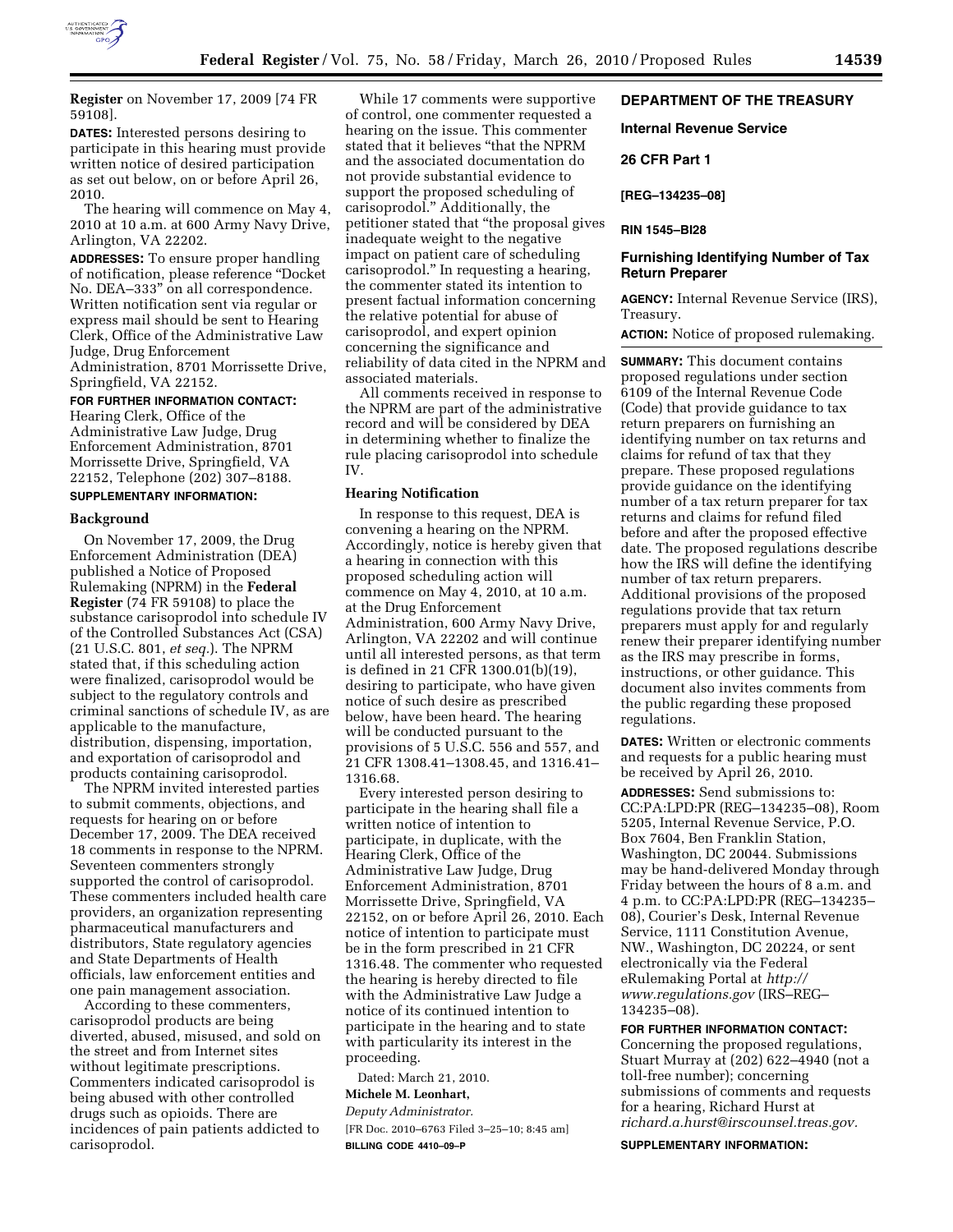### **Paperwork Reduction Act**

The collection of information contained in this notice of proposed rulemaking has been submitted to the Office of Management and Budget for review in accordance with the Paperwork Reduction Act of 1995 (44 U.S.C. 3507(d)). Comments on the collection of information should be sent to the Office of Management and Budget, Attn: Desk Officer for the Department of the Treasury, Office of Information and Regulatory Affairs, Washington, DC 20503, with copies to the Internal Revenue Service, Attn: IRS Reports Clearance Officer, SE:W:CAR:MP:T:T:SP, Washington, DC 20224. Comments on the collection of information should be received by April 26, 2010.

Comments are specifically requested concerning:

Whether the proposed collection of information is necessary for the proper performance of the functions of the IRS, including whether the information will have practical utility;

The accuracy of the estimated burden associated with the proposed collection of information (see below);

How the quality, utility, and clarity of the information to be collected may be enhanced;

How the burden of complying with the proposed collections of information may be minimized, including through the application of automated collection techniques or other forms of information technology; and

Estimates of capital or start-up costs of operation, maintenance, and purchase of service to provide information.

The collection of information in these proposed regulations is in § 1.6109–2(d) and (e). This information is required in order for the IRS to issue identifying numbers to tax return preparers who are eligible to receive them. Tax return preparers will need to apply for an identifying number as prescribed in forms, instructions, or other guidance. The use of a prescribed identifying number by tax return preparers on tax returns and claims for refund of tax will enable the IRS to accurately identify tax return preparers, to match tax return preparers to tax returns and claims for refund that they prepare, and to generally administer the internal revenue laws. The collection of information is mandatory. The likely respondents are tax return preparers and employers of tax return preparers.

*Estimated total annual reporting burden:* 300,000 hours.

*Estimated average annual burden hours (or fraction of an hour) per* 

*respondent:* varies from 10 to 20 minutes, with an estimated average of 15 minutes.

*Estimated number of respondents:* 1.2 million.

*Estimated annual frequency of responses:* once every three years.

An agency may not conduct or sponsor, and a person is not required to respond to, a collection of information unless the collection of information displays a valid control number assigned by the Office of Management and Budget.

Books or records relating to a collection of information must be retained as long as their contents may become material in the administration of any internal revenue law. Generally, tax returns and tax return information are confidential, as required by 26 U.S.C. 6103.

### **Background**

This document contains proposed amendments to regulations under section 6109 of the Code relating to furnishing a tax return preparer's identifying number on tax returns and claims for refund of tax. Section 6109 was added to the Code in 1961 (Pub. L. 87–397, 75 Stat. 828) and authorizes the Secretary to prescribe regulations for the inclusion of identifying numbers on a return, statement, or other document required to be filed with the IRS. In addition, section 6109(c) authorizes the Secretary ''to require such information as may be necessary to assign an identifying number to any person.'' Section 6109(a)(4) as originally enacted by section 1203(d) of the Tax Reform Act of 1976 (Pub. L. 94–455, 90 Stat. 1520) required return preparers to furnish on income tax returns and claims for refund of income tax an identifying number, as prescribed, to identify the preparer, the preparer's employer, or both. Section 8246(a)(2)(D)(i) of the Small Business and Work Opportunity Tax Act of 2007 (Pub. L. 110–28, 121 Stat. 112), amended section 6109(a)(4) to allow the IRS to prescribe that tax return preparers furnish identifying numbers on any tax returns or claims for refund they prepare. As currently prescribed in regulations, the identifying number of a tax return preparer who is an individual is the preparer's Social Security number (SSN) or alternative number as prescribed by the IRS. The proposed regulations provide that the identifying number of a tax return preparer is exclusively the number prescribed by the IRS. The proposed regulations will implement some of the recommendations made in Publication 4832, *Return Preparer Review* (Rev. 12–

2009), published at the end of last year (the Report). The IRS and the Treasury Department believe that the implementation of the Report's recommendations, including the recommendations implemented by these regulations, will increase tax compliance and allow taxpayers to be confident that the tax return preparers to whom they turn for assistance are knowledgeable, skilled, and ethical.

#### *1. Identifying Numbers Generally*

Because an identifying number is unique to the person to whom assigned, the IRS is able to use the number to correctly identify the taxpayer or the tax return preparer. The use of identifying numbers allows the IRS to accurately and timely process returns and issue refunds, centralize information, post information to the correct taxpayer's account, and effectively administer the rules relating to tax return preparers.

## *2. Requiring Identifying Numbers From Tax Return Preparers*

Tax return preparers generally must provide an identifying number on the tax returns they prepare and sign. Specifically, under § 1.6695–1(b), a signing tax return preparer, as defined under § 301.7701–15(b)(1), must sign a return of tax or claim for refund after it is completed and before it is presented to the taxpayer for signature. A signing tax return preparer under § 301.7701– 15(b)(1) is a tax return preparer who has primary responsibility for the overall substantive accuracy of the preparation of a return of tax or claim for refund.

Under § 1.6109–2(a)(1), a tax return preparer who must sign a tax return or tax refund claim must also include an identifying number with the preparer's signature. A return of tax includes an information return described in § 301.7701–15(b)(4). If a signing tax return preparer has an employment arrangement or association with another person, then that other person's employer identification number (EIN) must also be included on the tax return or refund claim.

The identifying number of a signing tax return preparer, and the identifying number of any person with whom the preparer has an employment arrangement or association, must be included on electronically filed tax returns, as well as paper returns. Further, because of recent statutory changes, tax return preparers who prepare and file individual income tax returns (Form Series 1040) for their clients will soon be required to electronically file the returns, unless the tax return preparer reasonably expects to file only 10 or fewer individual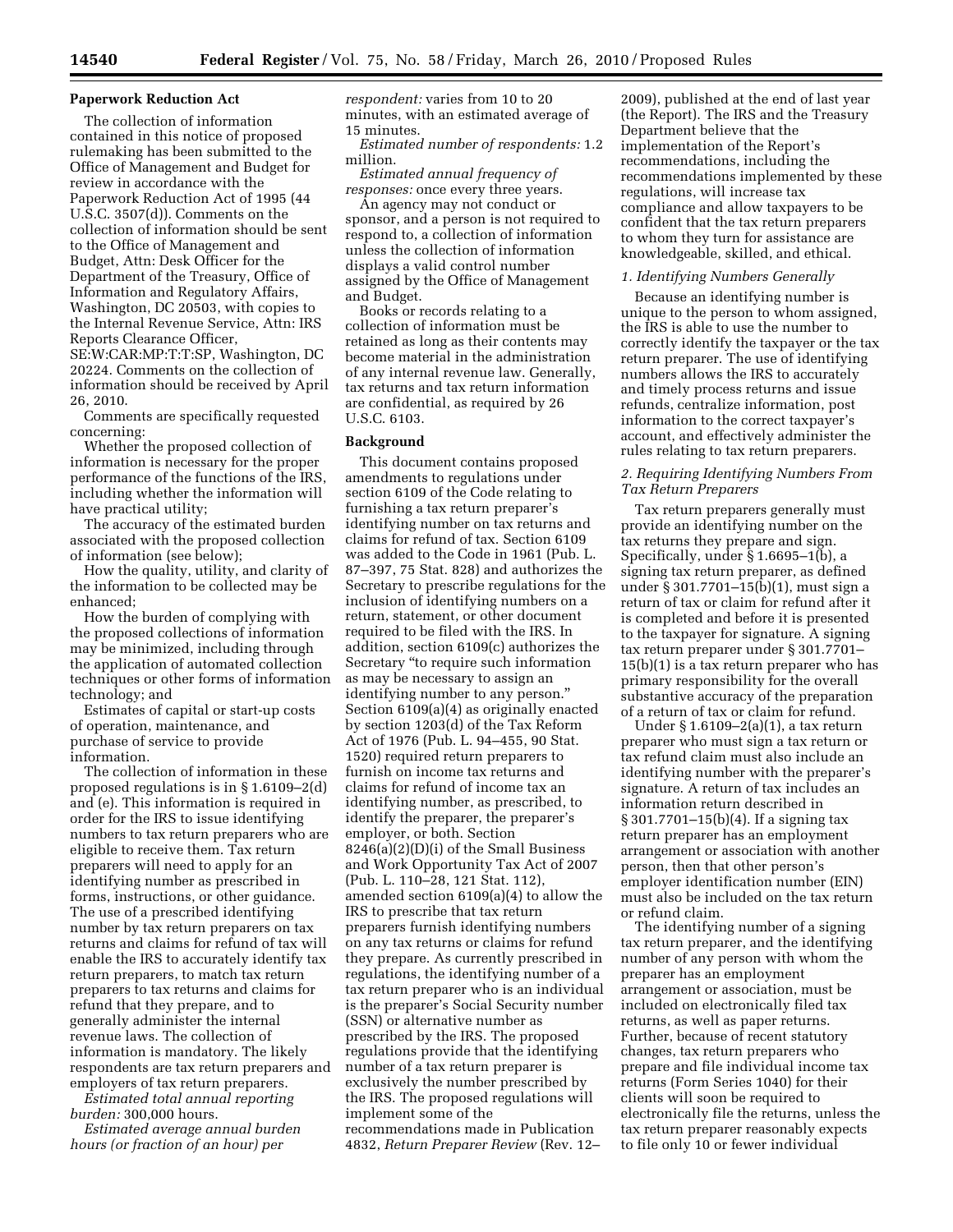income tax returns for the calendar year. identifying number and undergo a tax-*See* Section 17 of the Worker, Homeownership, and Business Assistance Act of 2009, Public Law 111– 92, 123 Stat. 2984, 2997 (adding Code section 6011(e)(3)).

Tax return preparers who are required but fail to include their identifying number on a tax return or refund claim, or fail to include the identifying number of any person with whom they have an employment arrangement or association, are subject to a penalty under section 6695(c). A tax return preparer is not liable for the penalty if the failure to include an identifying number is due to reasonable cause and not due to willful neglect.

#### *3. Preparer Tax Identification Numbers*

Section 6109(a) initially provided that the identifying number of a tax return preparer was the individual's SSN. Section 3710(a) of the IRS Restructuring and Reform Act of 1998 (Pub. L. 105– 206, 112 Stat. 685) (RRA '98), allowed the IRS to prescribe an identifying number for tax return preparers other than the preparer's SSN. In response to section 3710(a) of RRA '98, the IRS developed and began to issue preparer tax identification numbers (PTINs). Tax return preparers currently may apply online for a PTIN using the e-services PTIN process on the IRS Web site at *http://www.irs.gov* or by filing Form W– 7P, "Application for Preparer Tax Identification Number.'' Applying online is faster, and return preparers are encouraged to apply online. In the future, the IRS will prescribe the method to apply for a PTIN consistent with these proposed regulations. Currently, under  $\S 1.6109 - 2(a)(2)$ , a tax return preparer may use as an identifying number on a tax return or claim for refund either the preparer's SSN or an "alternative number" prescribed by the IRS, including a PTIN. But an EIN, an Electronic Filing Identification Number (EFIN) (which is an identification number assigned to IRS e-file providers), or an Electronic Transmitter Identification Number (ETIN) (which is an identification number assigned to IRS e-file providers who electronically transmit tax returns to the IRS) is not a valid preparer identifying number.

### *4. Regulation of Tax Return Preparers*

In June 2009, the IRS initiated a comprehensive review of tax return preparers, and in December 2009 the IRS published the Report describing its findings from that review. The Report recommended, in part, that tax return preparers be required to obtain and use a PTIN as the exclusive preparer

compliance check. As discussed below, the proposed regulations implement those recommendations.

Under current law, any individual may prepare a tax return or claim for refund. The Report recommended that the IRS establish new eligibility standards that an individual must meet in order to prepare tax returns including testing, continuing education, and tax compliance checks. The Report contemplates that only attorneys, certified public accountants, enrolled agents, as well as tax return preparers who pass a minimum competency exam and meet other requirements (referred to as ''registered tax return preparers'') will be eligible to prepare and sign tax returns and claims for refund. These proposed regulations do not establish the requirements to become a registered tax return preparer, which primarily will be set forth in future guidance under Treasury Department Circular No. 230, 31 CFR part 10. After a transition period, however, it is intended that only individuals who satisfy the eligibility standards may obtain and use a PTIN as a tax return preparer.

### **Explanation of Provisions**

### *1. Requiring the Use of PTINs*

The proposed regulations provide that for tax returns or refund claims filed after December 31, 2010, the identifying number that a tax return preparer must include with the preparer's signature on tax returns and refund claims is that prescribed by the IRS in forms, instructions, or other guidance. Tax return preparers will not be able to use an SSN as a preparer identifying number unless specifically prescribed by the IRS in forms, instructions, or other guidance. Instead, to the extent provided in forms and instructions, a tax return preparer will be required to use a PTIN as the identifying number unless the IRS prescribes in the future a replacement to the PTIN. Forms and instructions will be revised accordingly. The use of PTINs as the identifying number for tax return preparers will improve tax administration and tax compliance, benefit taxpayers and tax return preparers, and help maintain the confidentiality of SSNs.

For tax returns or claims for refund filed before January 1, 2011, the identifying number of a tax return preparer will remain the preparer's SSN or PTIN. In the case of tax returns for taxable periods ending before January 1, 2011, and made on the appropriate forms prescribed for the taxable periods, but which are filed on or after January 1, 2011, tax return preparers must

furnish on the returns the identifying number prescribed on the forms to be filed and in associated instructions.

For tax return preparation businesses and other persons having an employment arrangement or association with a tax return preparer, the business's or employer's EIN continues to be the identifying number that must be included on tax returns and refund claims along with the tax return preparer's signature and preparer identifying number. An individual tax return preparer, however, may not use an EIN as a preparer identifying number on a return, even if the preparer has an EIN (for example, as a sole proprietor). Tax return preparers who use their SSN, or an EIN, EFIN, or ETIN, instead of a valid PTIN, on tax returns or claims for refund filed after the effective date may be subject to the penalty under section 6695(c) unless the failure to include a valid PTIN is due to reasonable cause and not due to willful neglect.

### *2. Eligibility To Receive a PTIN*

The proposed regulations provide that all tax return preparers must apply for a PTIN or other prescribed identifying number at the time and in the manner as may be prescribed by the IRS in forms, instructions, or other appropriate guidance. The proposed regulations also authorize the IRS to prescribe a user fee in connection with applying for, and renewing, a PTIN (or successor number similar to a PTIN). Except as provided in any transitional period, beginning after December 31, 2010, to obtain a PTIN, an individual must be an attorney, certified public accountant, enrolled agent, or registered tax return preparer under future guidance to be provided in Circular 230.

Only for purposes of applying for and renewing a PTIN or other prescribed preparer identifying number, the term *tax return preparer* means any individual who is compensated for preparing, or assisting in the preparation of, all or substantially all, of a tax return or claim for refund of tax. A tax return preparer does not include an individual who is not otherwise a tax return preparer as that term is defined in § 301.7701–15(b)(2), or who is an individual described in § 301.7701– 15(f). The proposed regulations provide several examples illustrating who is a tax return preparer required to apply for a PTIN.

As part of the process of applying for a PTIN, a tax return preparer may be subject to both an initial tax-compliance check and subsequent periodic checks, which could include a review of a preparer's history of compliance with personal and business tax filing and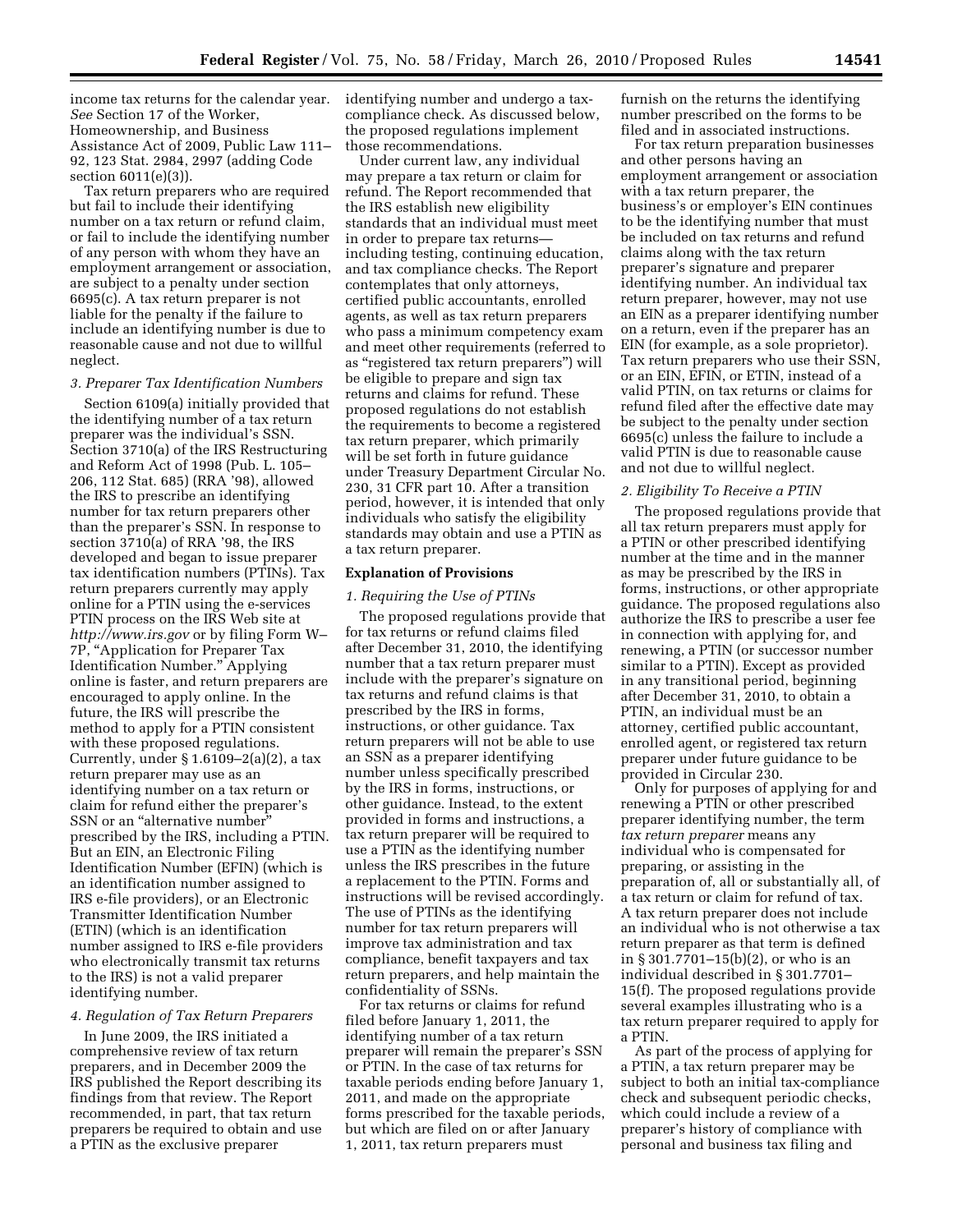payment obligations. The taxcompliance check is intended to establish whether a tax return preparer has timely filed required personal and business tax returns and has paid taxes that are due or made other acceptable arrangements with the IRS, such as an approved installment agreement under section 6159. If a tax return preparer disregards any applicable requirements to obtain a prescribed identifying number and thereafter omits, when required to include, a valid identifying number on a tax return or claim for refund filed after the effective date, the preparer may be liable for the section 6695(c) penalty, unless the failure to include a valid identifying number was due to reasonable cause and not due to willful neglect.

The information a tax return preparer provides when the preparer initially applies for a PTIN or other prescribed identifying number will often become outdated or otherwise inaccurate. The IRS may require tax return preparers to regularly renew their identifying numbers and otherwise maintain updated information with the IRS. If a tax return preparer who is required to include an identifying number on a tax return or claim for refund filed after the effective date uses an expired identifying number, the tax return preparer may be liable for the section 6695(c) penalty, unless the use of the expired number was due to reasonable cause and not due to willful neglect.

The proposed regulations provide that if necessary for effective tax administration, the IRS may prescribe exceptions to any of the requirements, such as for an interim period while procedures are being implemented. For example, the IRS and the Treasury Department recognize that the procedures for becoming a registered tax return preparer may not be fully implemented when these regulations become effective. It is anticipated that transitional interim guidance will be provided to allow individuals who intend to become registered tax return preparers to obtain an interim PTIN or other interim identifying number that may be used as a preparer identifying number on tax returns and refund claims until the procedures are fully implemented. After the interim period, however, to obtain a PTIN, an individual will need to be an attorney, certified public accountant, enrolled agent, or registered tax return preparer authorized to practice before the IRS under Circular 230.

## **Proposed Effective/Applicability Date**

These regulations are effective after the date that final regulations are published in the **Federal Register**.

#### **Special Analyses**

It has been determined that this notice of proposed rulemaking is not a significant regulatory action as defined in Executive Order 12866. Therefore, a regulatory assessment is not required. It has also been determined that section 553(b) of the Administrative Procedure Act (5 U.S.C. chapter 5) does not apply to these regulations.

It has been determined that an initial regulatory flexibility analysis under 5 U.S.C. 603 is required for this notice of proposed rulemaking. The analysis is set forth below under the heading, ''Initial Regulatory Flexibility Analysis.''

Pursuant to section 7805(f) of the Code, this notice of proposed rulemaking has been submitted to the Chief Counsel for Advocacy of the Small Business Administration for comment on its impact on small business.

### *Initial Regulatory Flexibility Analysis*

When an agency issues a rulemaking proposal, the Regulatory Flexibility Act (5 U.S.C. chapter 6) requires the agency to ''prepare and make available for public comment an initial regulatory flexibility analysis'' that ''describe[s] the impact of the proposed rule on small entities.'' 5 U.S.C. 603(a). Section 605 of the Act provides an exception to this requirement if the agency certifies that the proposed rulemaking will not have a significant economic impact on a substantial number of small entities. A small entity is defined as a small business, small nonprofit organization, or small governmental jurisdiction. 5 U.S.C. 601(3)–(6). The IRS and the Treasury Department conclude that the proposed regulations, if promulgated (together with other contemplated guidance provided for in these regulations), will impact a substantial number of small entities and the economic impact will be significant. As a result, an initial regulatory flexibility analysis is required.

*Description of the reasons why the agency action is being considered.* 

Taxpayers' reliance on paid tax return preparers has grown steadily in recent decades. Today, paid tax return preparers assist a majority of U.S. taxpayers in meeting their income tax filing obligations. Beyond preparing tax returns, tax return preparers also help educate taxpayers about the tax laws, and facilitate electronic filing. Tax return preparers provide advice to taxpayers, identify items or issues for

which the law or guidance is unclear, and inform taxpayers of the benefits and risks of positions taken on a tax return, and the tax treatment or reporting of items and transactions. Competent tax return preparers who are well educated in the rules and subject matter of their field can prevent costly errors, potentially saving a taxpayer from unwanted problems later on and relieving the IRS from expending valuable examination and collection resources.

Given the important role that tax return preparers play in Federal tax administration, the IRS has a significant interest in being able to accurately identify tax return preparers and monitor their tax return preparation activities. The proposed regulations are intended to advance tax administration by requiring all individuals who are paid to prepare all or substantially all of a tax return or claim for refund of tax to obtain a preparer identifying number prescribed by the IRS. Pursuant to the proposed regulations, the IRS will require individuals who sign tax returns or claims for refund to report the preparer's identifying number on a tax return or claim for refund when the return or refund claim is signed. The proposed regulations also provide that the IRS may require tax return preparers to apply for, and regularly renew, their identifying numbers. Under the proposed regulations, the IRS may prescribe a user fee payable when applying for a number and for renewal.

Further, the IRS and the Treasury Department conclude that taxpayers, tax return preparers, and overall tax administration will be best served through increased oversight of the tax return preparer industry. Mandating a single prescribed identifying number for all tax return preparers and assigning a prescribed number to registered tax return preparers is critical to effective oversight.

# *Statement of the objectives of, and the legal basis for, the proposed rule.*

The principal objective of the proposed regulations is to enable the IRS to more accurately identify tax return preparers and the tax returns and refund claims associated with each tax return preparer. The proposed regulations do this by providing that the IRS may prescribe the use of identifying numbers for tax return preparers and the qualifications or other requirements necessary to obtain a valid number. The legal basis for these provisions is section 6109 of the Code, which authorizes the Secretary to prescribe the ''identifying number for securing proper identification of'' a tax return preparer and ''to require such information as may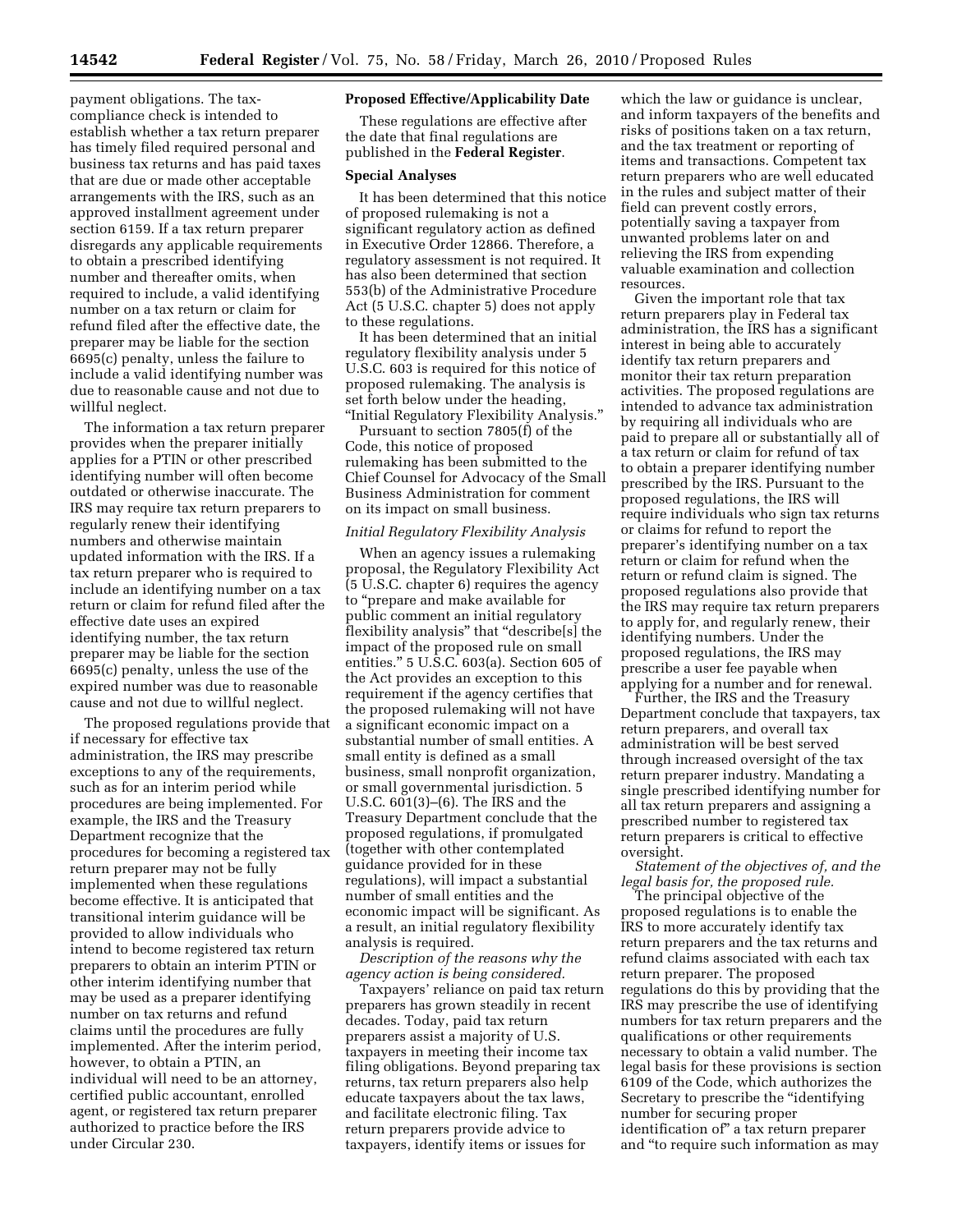be necessary to assign an identifying number to any person.''

*Description and estimate (where feasible) of the number of small entities subject to the proposed rule.* 

The proposed regulations apply to individuals who prepare tax returns and claims for refund of tax. The estimated number of paid tax return preparers is as high as 1.2 million, which means the proposed regulations are likely to impact a large number of individuals. Most paid tax return preparers are employed by firms. A substantial number of paid tax return preparers are employed at small tax return preparation firms or are self-employed tax return preparers. Any economic impact of these regulations on small entities generally will be on selfemployed tax return preparers who prepare and sign tax returns or on small businesses that employ one or more individuals who sign tax returns.

The appropriate NAICS codes for tax return preparers are those for tax return preparation services (NAICS code 541213) and other accounting services (NAICS code 541219). Entities identified under either of these two codes are considered small under the Small Business Administration's size standards (13 CFR 121.201), if their annual revenue is less than \$7 million or \$8.5 million, respectively. The IRS estimates that approximately 70 to 80 percent of the individuals subject to these proposed regulations are tax return preparers operating as or employed by small entities.

*Description of the projected reporting, recordkeeping, and related requirements of the proposed rule, including an estimate of the classes of small entities that will be subject to the requirements and the type of professional skills necessary for preparation of the report or record.* 

The proposed regulations do not directly impose any reporting, recordkeeping, or similar requirements on any small entities. Rather, the proposed regulations provide that the IRS may prescribe in forms, instructions, or other guidance (including regulations) requirements for identifying numbers for tax return preparers, regular renewal of identifying numbers, and payment of a user fee when applying for or renewing an identifying number. In addition, other guidance may require certain tax return preparers to complete competency testing, complete continuing education courses, and adhere to established rules of practice governing attorneys, certified public accountants, enrolled agents, enrolled actuaries, and enrolled retirement plan agents.

Applying for an identifying number and subsequent renewal will require reporting of certain information, but are not expected to require recordkeeping. These activities also will not require the purchase or use of any special business equipment or software. To the extent it will be necessary to apply for a PTIN (or similar identifying number that replaces a PTIN) online at *http://www.irs.gov,*  most if not all tax return preparation businesses have computers and Internet access. The IRS estimates that applying for a PTIN will take 10 to 20 minutes per individual, with an average of 15 minutes per individual.

Under other guidance that the IRS may issue, tax return preparers who apply to be registered tax return preparers and who regularly renew their status may be subject to recordkeeping requirements because they may be required to maintain specified records, such as documentation and educational materials relating to completion of continuing education courses. These requirements do not involve any specific professional skills other than general recordkeeping abilities already needed to own and operate a small business or to competently act as a tax return preparer. It is estimated that tax return preparers will annually spend approximately 30 minutes to 1 hour in maintaining records relating to the continuing education requirements, depending on individual circumstances.

A separate regulation addressing reasonable user fees will be proposed in the near future. Tax return preparers may be required to pay a user fee when first applying for a PTIN and at every renewal. Small entities may be affected by these costs if the entities choose to pay some or all of these fees for their employees.

Under regulations to be issued in the future, tax return preparers may also incur costs for commercial continuing education courses and minimum competency examinations, plus incidental costs, such as for travel and accommodations in order to maintain their status as registered tax return preparers under Circular 230. Course prices can vary greatly, from free to hundreds of dollars. Many small tax return preparation firms may choose, as with the user fee, to bear these costs for their employees. In some cases, small entities may lose sales and profits while their employed tax return preparers attend training or educational classes or are studying and sitting for examinations. Some small entities that employ tax return preparers may even need to alter their business operations if a significant number of their employees cannot satisfy the necessary registration

and competency requirements. The IRS and the Treasury Department conclude, however, that only a small percentage of small entities, if any, may need to cease doing business or radically change their business model due to the proposed regulations.

Although each of the reporting and recordkeeping requirements and the costs identified above (in connection with the proposed regulations and the other anticipated guidance necessary to implement the Return Preparer Review) is not expected to singly result in a significant economic impact, taken together it is anticipated that they may have a significant economic impact on a substantial number of small entities.

*Identification, to the extent practicable, of all relevant Federal rules that may duplicate, overlap, or conflict with the proposed rule.* 

The proposed regulations do not duplicate, overlap, or conflict with any Federal statutes or other rules.

*Description of any significant alternatives to the proposed rule that accomplish the stated objectives of applicable statutes and minimize any significant economic impact on small entities.* 

The IRS and the Treasury Department have determined that there are no viable alternatives to the proposed regulations that would enable the IRS to accurately identify tax return preparers, other than through the use of a prescribed identifying number, as provided in the proposed regulations.

More broadly, the IRS received a large volume of comments as part of the Return Preparer Review on the issue of increased oversight of tax return preparers generally and on the Report's proposed recommendations, including requiring tax return preparers to use a uniform prescribed identifying number. The comments were received from all categories of interested stakeholders, including tax professional groups representing large and small entities, IRS advisory groups, tax return preparers, and the public. The input received from this large and diverse community overwhelmingly expressed support for the proposed requirements.

As to the proposed requirements recommended in the Report, the IRS and the Treasury Department considered various alternatives in determining the best ways to effectuate proposed changes with respect to tax return preparers, including:

(1) Requiring all paid tax return preparers to comply with the ethical standards in Circular 230 or an ethics code similar to Circular 230, but not requiring any paid preparers to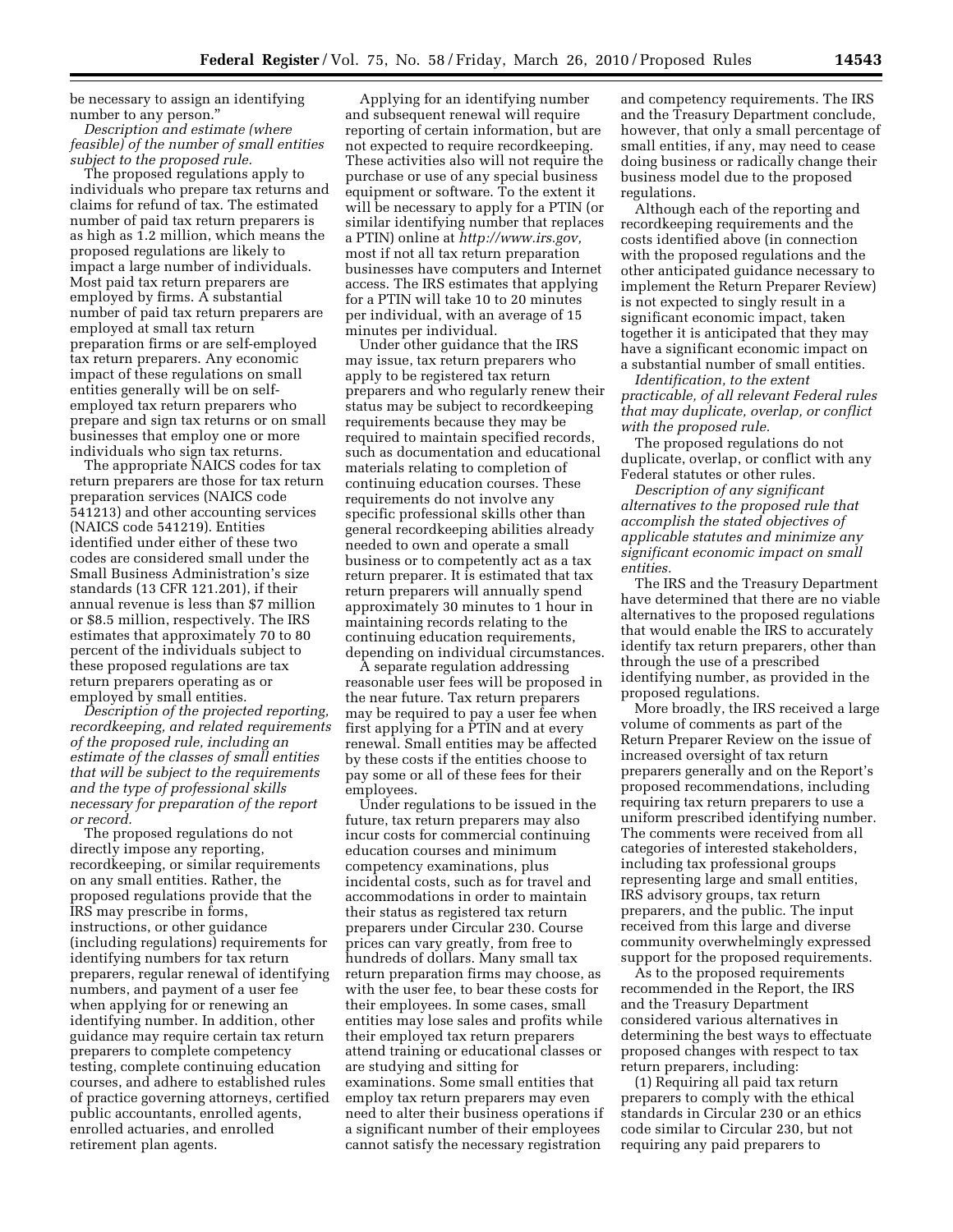demonstrate their qualification and competency;

(2) Requiring tax return preparers who are not currently authorized to practice before the IRS to register with the IRS, complete annual continuing education requirements, and meet certain ethical standards, but not to pass a minimum competency examination;

(3) Requiring all paid tax return preparers to pass a minimum competency examination and meet other registration requirements; and

(4) Requiring all paid tax return preparers who are not currently authorized to practice before the IRS to pass a minimum competency examination and meet other registration requirements, but "grandfather in" tax return preparers who have accurately and competently prepared tax returns for a certain period of years.

After consideration of these and other alternatives and the responses received in the public comment process, the IRS and the Treasury Department conclude that the provisions of the proposed regulations will most effectively promote sound tax administration. The provisions in the proposed regulations for a single prescribed identifying number for tax return preparers will enable the IRS to accurately identify tax return preparers, match preparers with the tax returns and claims for refund they prepare, and better administer the tax laws with respect to tax return preparers and their clients. The provisions, in combination with anticipated guidance described above, also will ensure that qualified, competent, and ethical tax return preparers will be assigned prescribed preparer identifying numbers. The testing requirements that may be set forth in other guidance will establish a benchmark of minimum competency necessary for tax return preparers to obtain their professional credentials, while the continuing education requirements are intended to ensure that tax return preparers remain current on the Federal tax laws and continue to develop their tax knowledge. The extension in other, prospective guidance of the rules in Circular 230 to any paid tax return preparer will require all practitioners to meet certain ethical standards and allow the IRS to suspend or otherwise appropriately discipline tax return preparers who engage in unethical or disreputable conduct. Accordingly, the implementation of qualification and competency standards is expected to increase tax compliance and allow taxpayers to be confident that the tax return preparers to whom they turn for assistance are knowledgeable, skilled, and ethical.

## **Comments and Requests for Public Hearing**

Before these proposed regulations are adopted as final regulations, consideration will be given to any written comments (a signed original and eight (8) copies) or electronic comments that are submitted timely to the IRS. The IRS and the Treasury Department request comments on the clarity of the proposed rules and how they can be made easier to understand. All comments that are submitted by the public will be available for public inspection and copying. A public hearing will be scheduled if requested in writing by any person who timely submits comments. If a public hearing is scheduled, notice of the date, time, and place for the public hearing will be published in the **Federal Register**.

## **Drafting Information**

The principal author of these proposed regulations is Stuart Murray of the Office of the Associate Chief Counsel, Procedure and Administration.

## **List of Subjects in 26 CFR Part 1**

Income taxes, Reporting and recordkeeping requirements.

## **Proposed Amendments to the Regulations**

Accordingly, 26 CFR part 1 is proposed to be amended as follows:

### **PART 1—INCOME TAXES**

**Paragraph 1.** The authority citation for part 1 continues to read in part as follows:

**Authority:** 26 U.S.C. 7805 \* \* \* Section 1.6109–2 also issued under 26 U.S.C.  $6109(a) * * *$ 

**Par. 2.** Section 1.6109–2 is amended by revising the section heading, revising paragraphs (a)(2) and (d), and adding paragraphs (e), (f), (g), (h), and (i) to read as follows:

## **§ 1.6109–2 Tax return preparers furnishing identifying numbers for returns or claims for refund and related requirements.**

 $(a) * * * *$ (2)(i) For tax returns or claims for refund filed on or before December 31, 2010, the identifying number of an individual tax return preparer is that individual's social security number or such alternative number as may be prescribed by the Internal Revenue Service in forms, instructions, or other appropriate guidance.

(ii) For tax returns or claims for refund filed after December 31, 2010, the identifying number of a tax return preparer is the individual's preparer tax identification number or such other

number prescribed by the Internal Revenue Service in forms, instructions, or other appropriate guidance.

\* \* \* \* \* (d) Beginning after December 31, 2010, all tax return preparers must have a preparer tax identification number or other prescribed identifying number that was applied for and received at the time and in the manner, including the payment of a user fee, as may be prescribed by the Internal Revenue Service in forms, instructions, or other appropriate guidance. Except as provided in paragraph (h) of this section, beginning after December 31, 2010, to obtain a preparer tax identification number or other prescribed identifying number, a tax return preparer must be an attorney, certified public accountant, enrolled agent, or registered tax return preparer authorized to practice before the Internal Revenue Service under 31 U.S.C. 330 and the regulations thereunder.

(e) The Internal Revenue Service may designate an expiration date for any preparer tax identification number or other prescribed identifying number and may further prescribe the time and manner for renewing a preparer tax identification number or other prescribed identifying number, including the payment of a user fee, as set forth in forms, instructions, or other appropriate guidance. The Internal Revenue Service may provide that any identifying number issued by the Internal Revenue Service prior to the effective date of this regulation will expire on December 31, 2010, unless properly renewed as set forth in forms, instructions, or other appropriate guidance, including these regulations.

(f) As may be prescribed in forms, instructions, or other appropriate guidance, the IRS may conduct a tax compliance check on a tax return preparer who applies for or renews a preparer tax identification number or other prescribed identifying number.

(g) Only for purposes of paragraphs (d), (e), and (f) of this section, the term *tax return preparer* means any individual who is compensated for preparing, or assisting in the preparation of, all or substantially all of a tax return or claim for refund of tax. Factors to consider in determining whether an individual is a tax return preparer under this paragraph (g) include, but are not limited to, the complexity of the work performed by the individual relative to the overall complexity of the tax return or claim for refund of tax; the amount of the items of income, deductions, or losses